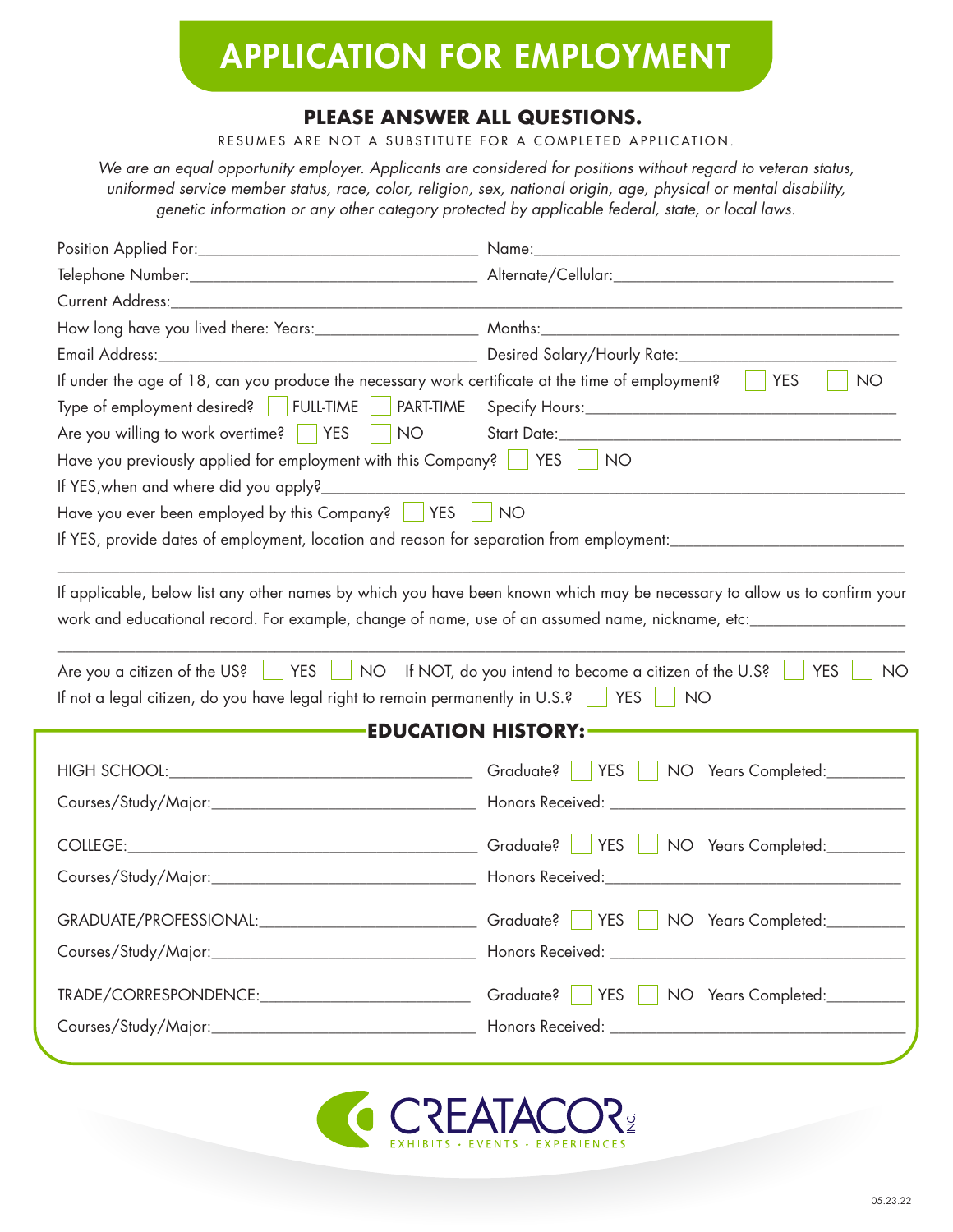# **WORK EXPERIENCE:**

*Please list the names of your present and/or previous employers in chronological order with present or most recent employer listed first. Provide information for at least the most recent ten (10) year period.* Attach additional sheets if needed. If self-employed, supply firm name and business references. You may include any verifiable work performed on a volunteer basis, internships, or military service. *Your failure to completely respond to each inquiry may disqualify you for consideration from employment.*

#### *DO NOT ANSWER "SEE RESUME."*

|                                                                                     |  | Supervisor's Name: Manner May We Contact: TWES TWO |                                    |
|-------------------------------------------------------------------------------------|--|----------------------------------------------------|------------------------------------|
|                                                                                     |  |                                                    |                                    |
|                                                                                     |  |                                                    |                                    |
|                                                                                     |  |                                                    |                                    |
|                                                                                     |  |                                                    |                                    |
|                                                                                     |  |                                                    |                                    |
|                                                                                     |  |                                                    |                                    |
|                                                                                     |  |                                                    |                                    |
|                                                                                     |  |                                                    |                                    |
|                                                                                     |  |                                                    |                                    |
|                                                                                     |  |                                                    |                                    |
|                                                                                     |  |                                                    |                                    |
|                                                                                     |  |                                                    |                                    |
|                                                                                     |  |                                                    |                                    |
|                                                                                     |  |                                                    |                                    |
|                                                                                     |  |                                                    |                                    |
|                                                                                     |  |                                                    |                                    |
| Have you ever been terminated or asked to resign from any job? $\Box$ YES $\Box$ NO |  |                                                    | How Many Times?___________________ |
|                                                                                     |  |                                                    |                                    |
| Has your employment ever been terminated by mutual agreement?   YES                 |  | NO <sub>1</sub>                                    | How Many Times?_______________     |
|                                                                                     |  |                                                    |                                    |
| Have you ever been given the choice to resign rather than be terminated?   YES      |  | <b>NO</b>                                          | How Many Times?________            |
| If YES, please explain circumstances?                                               |  |                                                    |                                    |

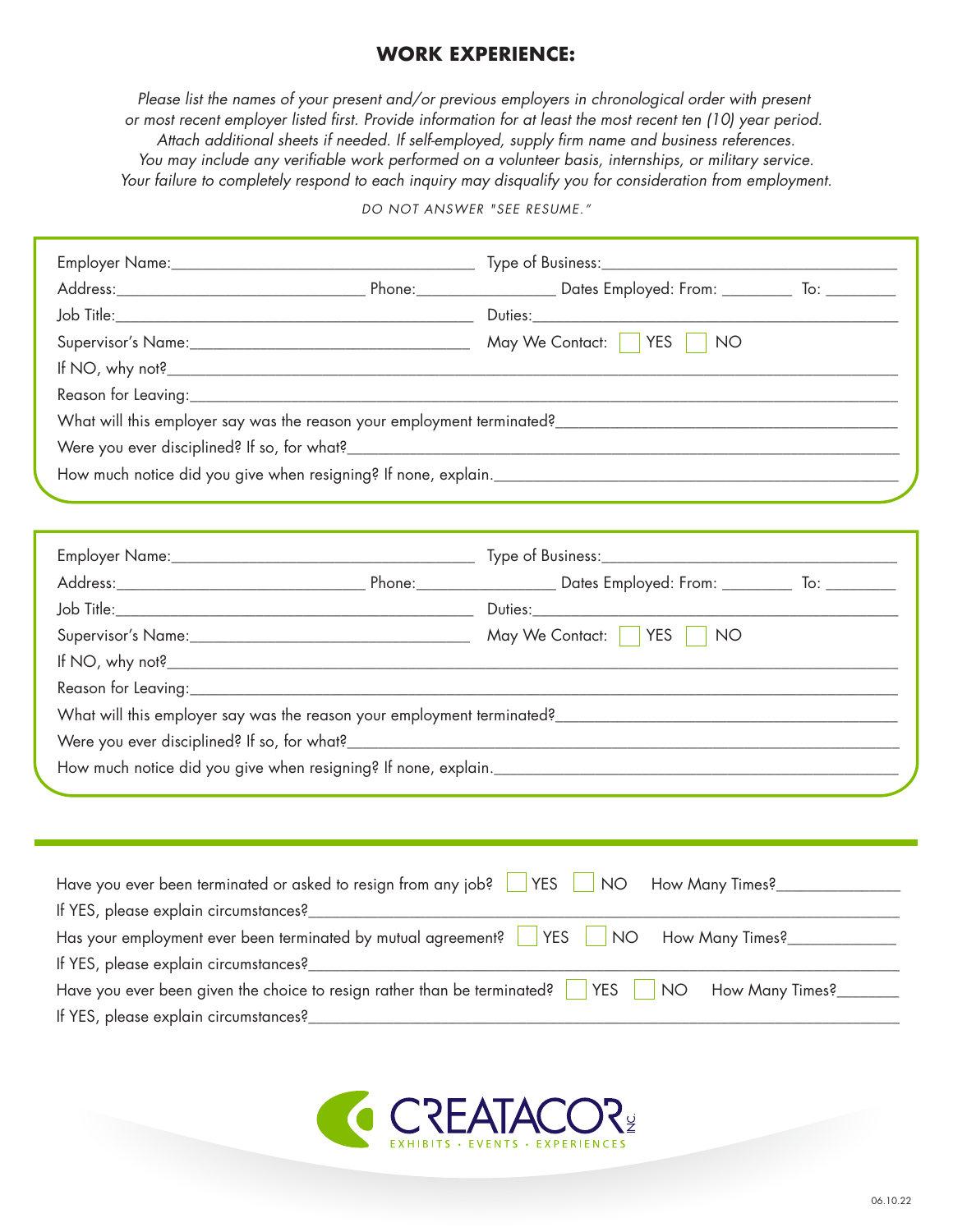### **REFERENCES:**

Please list the names of additional work-related references we may contact. Individuals with no prior work experience may list school or volunteer-related references.

| ,我们也不能会有什么。""我们的人,我们也不能会有什么?""我们的人,我们也不能会有什么?""我们的人,我们也不能会有什么?""我们的人,我们也不能会有什么?"" |
|-----------------------------------------------------------------------------------|
|                                                                                   |

Please list the names of personal references (not previous employers or relatives) who you know that we may contact

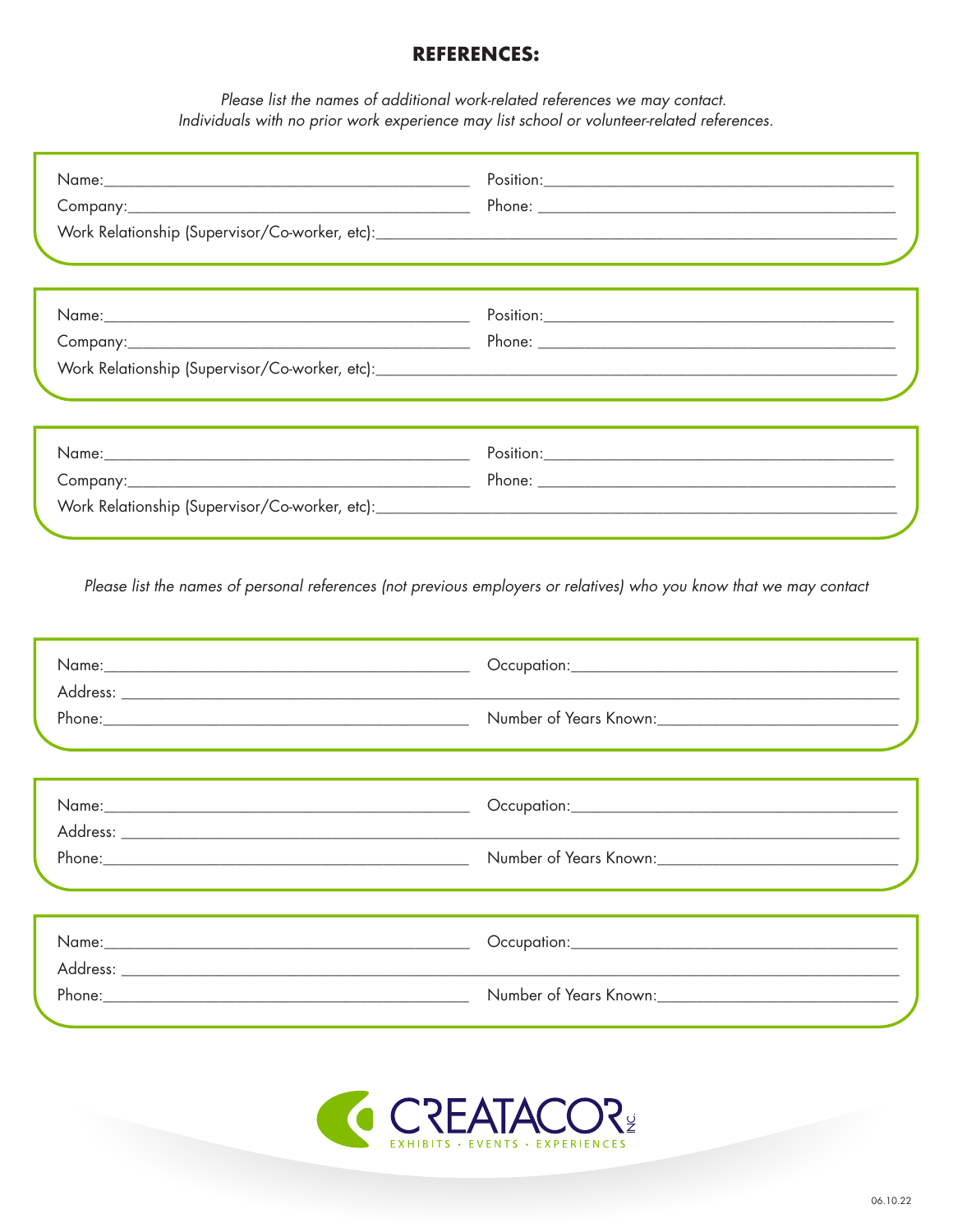#### **DRIVING INFORMATION:**

*Complete only if driving is an essential function of the job for which you are applying.*

| Has your license ever been suspended or revoked?   YES                                                                                                                                                                         | <b>NO</b> |  |  |
|--------------------------------------------------------------------------------------------------------------------------------------------------------------------------------------------------------------------------------|-----------|--|--|
| Do you have personal automobile insurance?   YES                                                                                                                                                                               | <b>NO</b> |  |  |
|                                                                                                                                                                                                                                |           |  |  |
| Have you ever been denied personal automobile insurance or has it ever been terminated or suspended?<br><b>YES</b><br>NO                                                                                                       |           |  |  |
|                                                                                                                                                                                                                                |           |  |  |
|                                                                                                                                                                                                                                |           |  |  |
| Offense: 2000 Location 2000 Location 2000 Location 2000 Location 2000 Location 2000 Location 2000 Location 2000 Location 2000 Location 2000 Location 2000 Location 2000 Location 2000 Location 2000 Location 2000 Location 200 |           |  |  |
|                                                                                                                                                                                                                                |           |  |  |
|                                                                                                                                                                                                                                |           |  |  |
|                                                                                                                                                                                                                                |           |  |  |
|                                                                                                                                                                                                                                |           |  |  |
|                                                                                                                                                                                                                                |           |  |  |

# **APPLICANT CERTIFICATION:**

I understand and agree that if driving is a requirement of the job for which I am applying, my employment and/or continued employment is contingent on possessing a valid driver's license for the state in which I reside and automobile liability insurance in an amount equal to the minimum required by the state where I reside.

I understand that Creatacor may now have, or may establish, a drug-free workplace or drug and/or alcohol testing program consistent with applicable federal, state, and local law. If Creatacor has such a program and I am offered a conditional offer of employment, I understand that if a pre-employment (post-offer) drug and/or alcohol test is positive, the employment offer may be withdrawn. I agree to work under the conditions requiring a drug-free workplace, consistent with applicable federal, state, and local law. I also understand that all employees of the location, pursuant to Creatacor's policy and federal, state, and local law, may be subject to urinalysis and/or blood screening or other medically recognized tests designed to detect the presence of alcohol or illegal or controlled drugs. If employed, I understand that the taking of alcohol and/or drug tests is a condition of continual employment and I agree to undergo alcohol and drug testing consistent with Creatacor's policies and applicable federal, state, and local law.

If employed by Creatacor, I understand and agree that Creatacor, to the extent permitted by federal, state, and local law, may exercise its right, without prior warning or notice, to conduct investigations of property (including, but not limited to, files, lockers, desks, vehicles, computers, and cell) and, in certain circumstances, my personal property.

I understand and agree that as a condition of employment and to the extent permitted by federal, state, and local law, I may be required to sign a confidentiality, restrictive covenant, and/or conflict of interest statement.

I certify that all the information on this application, my resume, or any supporting documents I may present during any interview is and will be complete and accurate to the best of my knowledge. I understand that any falsification, misrepresentation, or omission of any information may result in disqualification from consideration for employment or, if employed, disciplinary action, up to and including immediate dismissal.